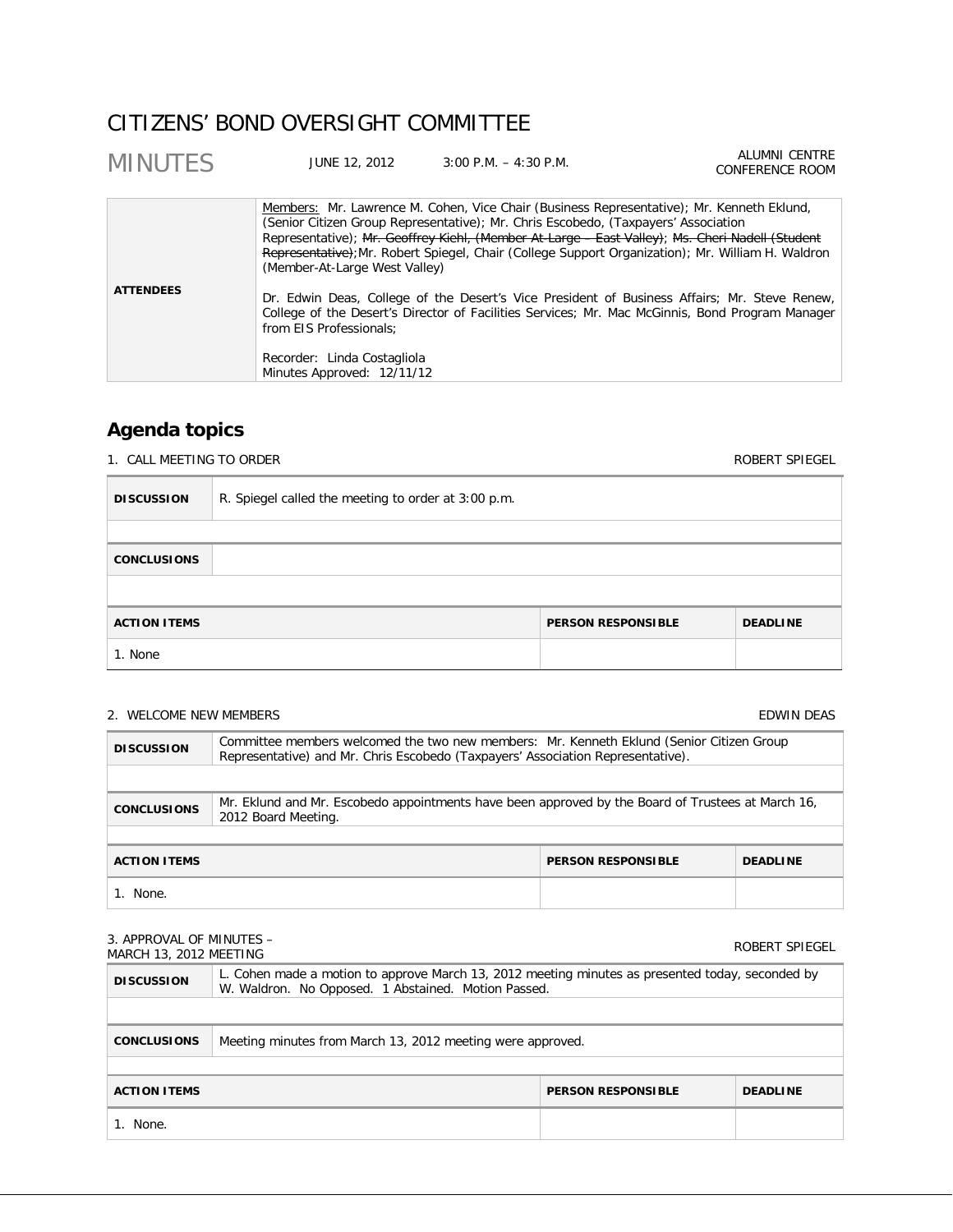#### 4. COMMENTS FROM THE PUBLIC ROBERT SPIEGEL<br>PUBLIC

MAC MC GINNIS

| <b>DISCUSSION</b>   |                                        |                           |                 |
|---------------------|----------------------------------------|---------------------------|-----------------|
|                     |                                        |                           |                 |
| <b>CONCLUSIONS</b>  | No comments were made from the public. |                           |                 |
|                     |                                        |                           |                 |
| <b>ACTION ITEMS</b> |                                        | <b>PERSON RESPONSIBLE</b> | <b>DEADLINE</b> |
| None.               |                                        |                           |                 |

# 5. BOND PROJECTS UPDATE

| & BOND PROJECT FINANCIAL<br><b>REPORT</b> |                                                                                                                                                                                                                                                                                                                                                                                                                                                                                                                                                                                                                                                                                                                                                                                                                                                                                                                                                                                                                                                                                                                                                                                                                                                                                                                                                                                                                                                                                                                                                                                                                                                                                                                                                                                                                                                                                                     | <b>STEVE RENEW</b>  |
|-------------------------------------------|-----------------------------------------------------------------------------------------------------------------------------------------------------------------------------------------------------------------------------------------------------------------------------------------------------------------------------------------------------------------------------------------------------------------------------------------------------------------------------------------------------------------------------------------------------------------------------------------------------------------------------------------------------------------------------------------------------------------------------------------------------------------------------------------------------------------------------------------------------------------------------------------------------------------------------------------------------------------------------------------------------------------------------------------------------------------------------------------------------------------------------------------------------------------------------------------------------------------------------------------------------------------------------------------------------------------------------------------------------------------------------------------------------------------------------------------------------------------------------------------------------------------------------------------------------------------------------------------------------------------------------------------------------------------------------------------------------------------------------------------------------------------------------------------------------------------------------------------------------------------------------------------------------|---------------------|
|                                           | M. McGinnis and Steve Renew reviewed the following items from a PowerPoint presentation:                                                                                                                                                                                                                                                                                                                                                                                                                                                                                                                                                                                                                                                                                                                                                                                                                                                                                                                                                                                                                                                                                                                                                                                                                                                                                                                                                                                                                                                                                                                                                                                                                                                                                                                                                                                                            |                     |
| <b>DISCUSSION</b>                         | <b>Project Status Reports - Current Projects:</b><br>Math Science Technology Center (Formerly Classroom Building) – (Project in Construction)<br>Architect: Steinberg Architects<br>Construction Manager: Bernards<br>Project Square Footage: 40,200 sq. ft.<br>Construction Start: Spring 2010<br>Targeted Completion: Summer 2012<br>Project Update:<br>Site concrete placed at South Wing south side including sidewalk for commencement walk<br>$\bullet$<br>Exterior doors installed throughout<br>$\bullet$<br>Counter-tops installed throughout<br>٠<br>Exterior painting complete<br>$\bullet$<br>Data Center raised floor installed and room cleaned<br>Concrete floors polished in labs upstairs East Wing<br>Grading and DG installation commenced at Central Annex site<br>Tile work in first floor restrooms complete<br>Slab on grade and pad for generator and FCU's complete<br>Light fixtures installed throughout<br>Sustainable Features:<br>Heating and cooling via central hydronics system<br>$\bullet$<br>Water-conserving landscape<br>٠<br>Environmental control systems via built-in architectural sun shading devices, and north-facing<br>$\bullet$<br>fenestration<br>Energy generation via photovoltaic system<br>Building automation controls to optimize mechanical system and energy usage<br>Will be minimum Silver LEED certified<br>This project was delayed due to the concrete company going bankrupt. The College recovered the concrete<br>package costs by Assurity Insurance. There were some claims that came up and are working through the<br>process to get those sorted out.<br><b>Communication Building - (Project in Construction)</b><br>Architect: tBP Architecture<br>Construction Manager: ProWest<br>Project Square Footage: 39,800 sq. ft.<br>Construction Start: Fall 2011<br>Estimated Project Completion: Spring 2013<br>Project Update: | טוויווט טוויו טחויו |
|                                           | Received 80% of furniture bids, on budget; final number adjusted for new layout<br>$\bullet$                                                                                                                                                                                                                                                                                                                                                                                                                                                                                                                                                                                                                                                                                                                                                                                                                                                                                                                                                                                                                                                                                                                                                                                                                                                                                                                                                                                                                                                                                                                                                                                                                                                                                                                                                                                                        |                     |
|                                           | Installing vapor barrier at slab on grade, setting forms and installing rebar for concrete walls<br>$\bullet$<br>Continued backfill placement, installing rebar for slab<br>٠<br>Slab on grade commenced installation<br>٠<br>Framing continues at second floor and penthouse<br>Roof drain and main water installations continue<br>Project is on schedule<br>Sustainable Features:<br>Will be minimum Silver LEED certified<br>$\bullet$                                                                                                                                                                                                                                                                                                                                                                                                                                                                                                                                                                                                                                                                                                                                                                                                                                                                                                                                                                                                                                                                                                                                                                                                                                                                                                                                                                                                                                                          |                     |
|                                           |                                                                                                                                                                                                                                                                                                                                                                                                                                                                                                                                                                                                                                                                                                                                                                                                                                                                                                                                                                                                                                                                                                                                                                                                                                                                                                                                                                                                                                                                                                                                                                                                                                                                                                                                                                                                                                                                                                     |                     |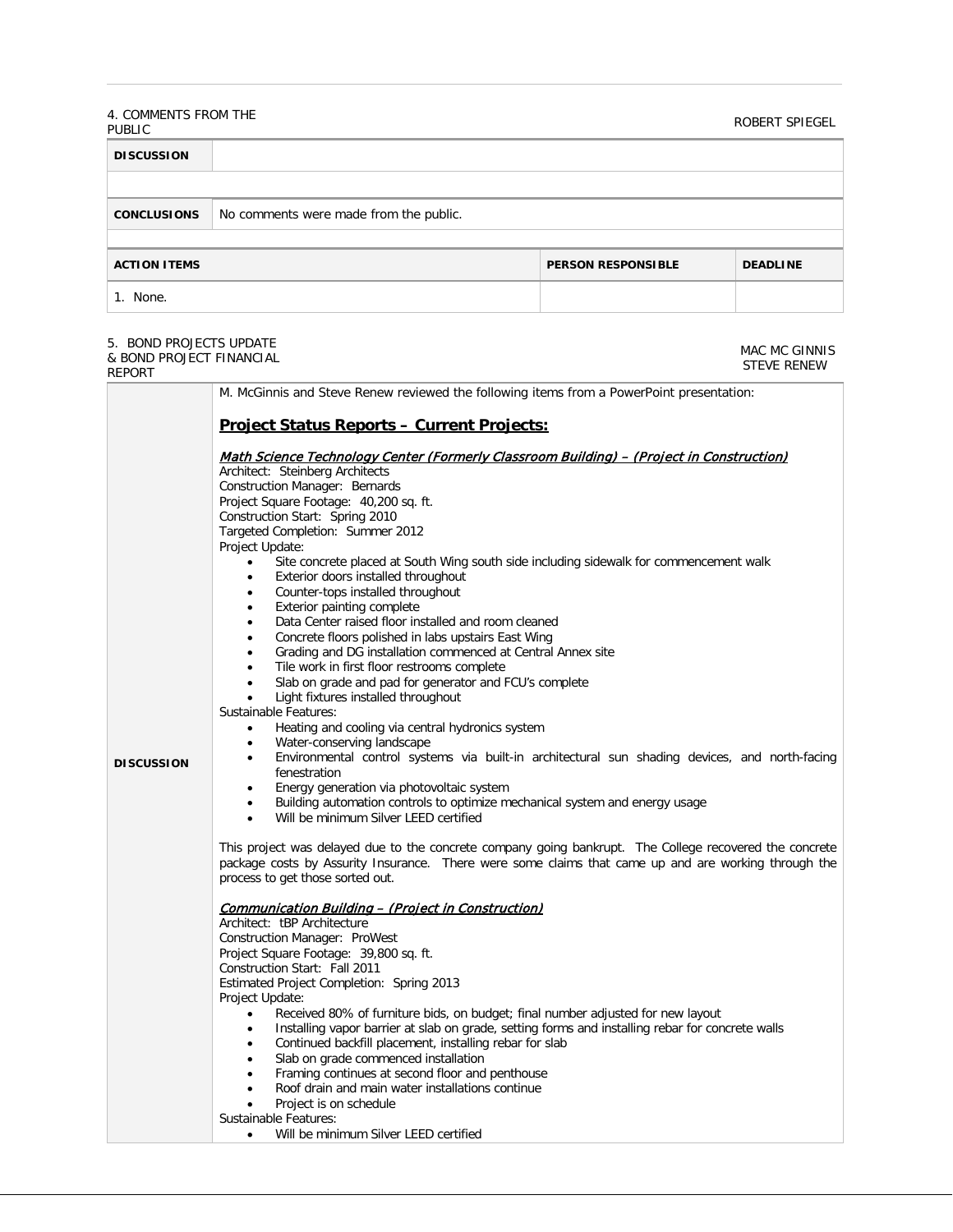- Building automation controls to optimize mechanical system
- Water conserving landscape
- Heating and cooling via central hydronics system

#### Monterey Entrance (Project in Construction)

Architect: PMSM Architects Construction Manager: ProWest Project Square Footage: Exterior Site Work Estimated Construction Start: Summer 2012 Estimated Project Completion: Spring 2013 Project Update:

- Monterey Entrance closed and signs installed
- First adverts for re-bids published
- Job walk for re-bids scheduled for 6-14-12
- Proposal to relocated ADA parking received and in review
- New driveways and turnaround

Sustainability Features:

- Public transportation
- Drought Tolerant Landscape

Reclaimed water line is hooked up to the college's well water system and is only used for irrigation.

### East Valley Campus - Indio (Project in Design)

Architect: gkkworks Construction Manager: gkkworks Project Square Footage: 40,000 sq. ft. Estimated Construction Start: Spring 2013 Estimated Project Completion: Summer 2014 Project Update:

- Written documentation of all review comments submitted list to AE
- Meeting held with CM to discuss process for recovery of document quality and completeness
- Updated cost estimate for IT/AV/Security from The Sextant Group pending
- Proposals for Special Testing & Inspection services received from four (4) firms. In review
- Meeting pending with the City of Indio and COD Staff to discuss redevelopment schedule and scope and its impact on the District's project

Sustainability Features:

- Will be minimum Silver LEED certified
- Architectural environmental control
- Public transportation

Received back from DSA. After the College addresses the comments made from DSA, it will go back to DSA as soon as possible and then the College should receive it back from DSA in a couple of weeks.

The schedule has changed. This is one project that got caught up in the redevelopment issue within the state because the City of Indio is contributing major pieces of work to enable the college's project to go ahead out of redevelopment funds. This entailed removal of all services from the site and then upgrading services to the site. This project was caught up in the freeze of redevelopment funds. This has put this project behind a bit. The previous target completion was Fall of 2013. Because of the delay in doing the infrastructure, the completion date is now summer of 2014. The City of Indio will continue to meet their commitment. Their entire proposal has been approved by the state as an existing obligation. The lease at the current Indio campus on Monroe Street will need to be extended. Edwin will be meeting with the County tomorrow to discuss extending the lease.

#### West Valley - Palm Springs (Project in Design)

Architect: HGA Architects Construction Manager: Sundt Construction Project Square Footage: 50,000 sq. ft. Estimated Construction Start: 2013 Estimated Project Completion: 2015 Project Update:

- Request in received for layout changes to lounge and library to be one continuous space; to be reviewed with user group
- Final design and development meeting scheduled for 6-18-12
- CM and Architect reconciling estimates
- 50% Construction Document review and MEP review scheduled for 7-12-12
- Sustainability Features:
	- Will be minimum Gold LEED certified
	- Public transportation
	- Solar Energy/10mw of energy Solar agreement has been signed by Edison Co.
		- This will be the largest amount of energy produced from a community college campus in the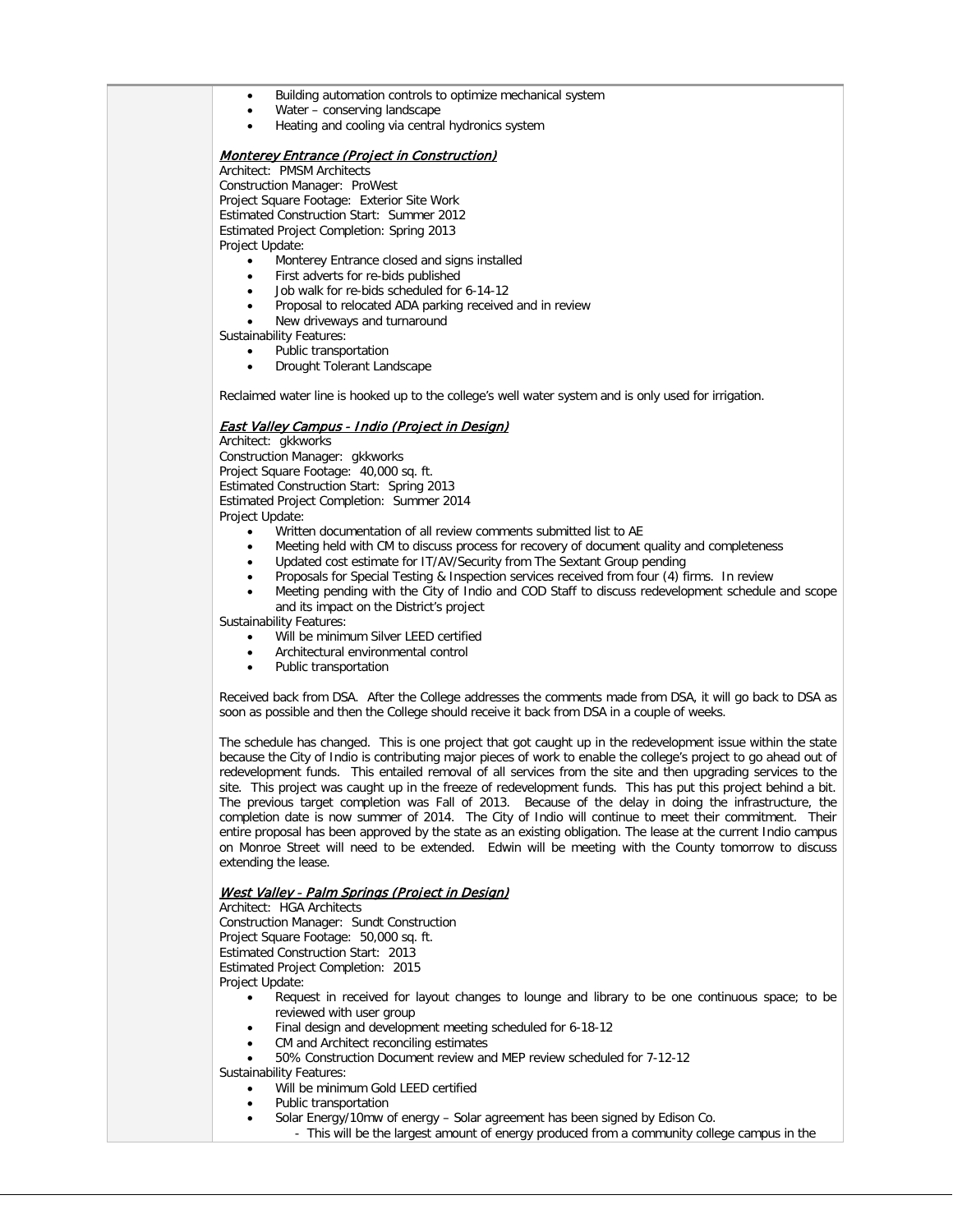- Nation
- Sustainable Site
- 5 Zero Planning

Currently looking at ways to provide the solar panels and shaded structures. The first phase of this project is fully funded by the bond. From time to time, there have been discussions with private companies about the possibility of funding additional buildings in phase one. The College has some potential businesses that want to come on campus to interface with our programs but there is no space in phase one. If the College can get a private developer to finance and build an additional building, then the College would get a long term lease from the businesses that want to come on campus.

### Applied Sciences (Formerly Career Technical Education) - (Project in Design)

Architect: HGA Architects Construction Manager: Gilbane Project Square Footage: 21,741 sq. ft. Estimated Construction Start: Spring 2013 Estimated Project Completion: Spring 2014 Project Update:

- Further pricing information received for VE items; meeting scheduled for review with District
	- Campus Fire Access drawing reviewed with Program Manager to prepare for meeting with Fire Marshal
- Replace existing applied science building on the northeast side of the campus
- This will house primarily the architecture department, HVAC department, Construction Management classes, offices and includes a courtyard

Sustainability Features:

Will be minimum Silver LEED certified

## Child Development Center (Project in Design)

Architect: HMC Architects Construction Manager: None Project Square Footage: 10,314 sq. ft. Estimated Construction Start: Winter 2012 Estimated Project Completion: Spring 2014 Project Update:

- VE items and estimates reviewed with CM and Architect
- Awaiting final estimates from third party to schedule review with District
- VE items provide savings that projects the project back into budget
- Meeting pending with users for discussion and review of VE'd items
- Adjacent to the existing child development facility

Sustainability Features:

Will be minimum Silver LEED certified

### **Athletic Facilities (Project in Design)**

Architect: LPA, Inc. Construction Manager: ProWest Project Square Footage: 26,840 sq. ft. Estimated Construction Start: Fall 2012 Estimated Project Completion: Spring 2014 Project Update:

- DSA review comments and VE revisions to be incorporated together prior to resubmittal to DSA
- Contractors list for hazmat removal at Shower/Locker and Cooling Tower received from CM. Owner to contract directly
- Further VE proposals priced by CM and Architect; further research and review with District required
- New gymnasium will be located on the east side of the campus where fiscal services and human resources are located, which are modulars. Fiscal Services and Human Resources will move to modulars in South Annex.
- The shower locker room will be renovated to a student activity center with a weight room and some offices for coaches
- Also included in the same area will be tennis courts including a competition court.

Sustainability Features:

• Will be minimum Silver LEED certified

#### Central Campus Redevelopment (Project in Design) Architect: HMC Architects Construction Manager: ProWest Project Square Footage: 66,526 sq. ft. Estimated Construction Start: Spring 2014 Estimated Project Completion: Summer 2015 Project Update:

• The District has revised the scope of the project to renovations of existing buildings with no new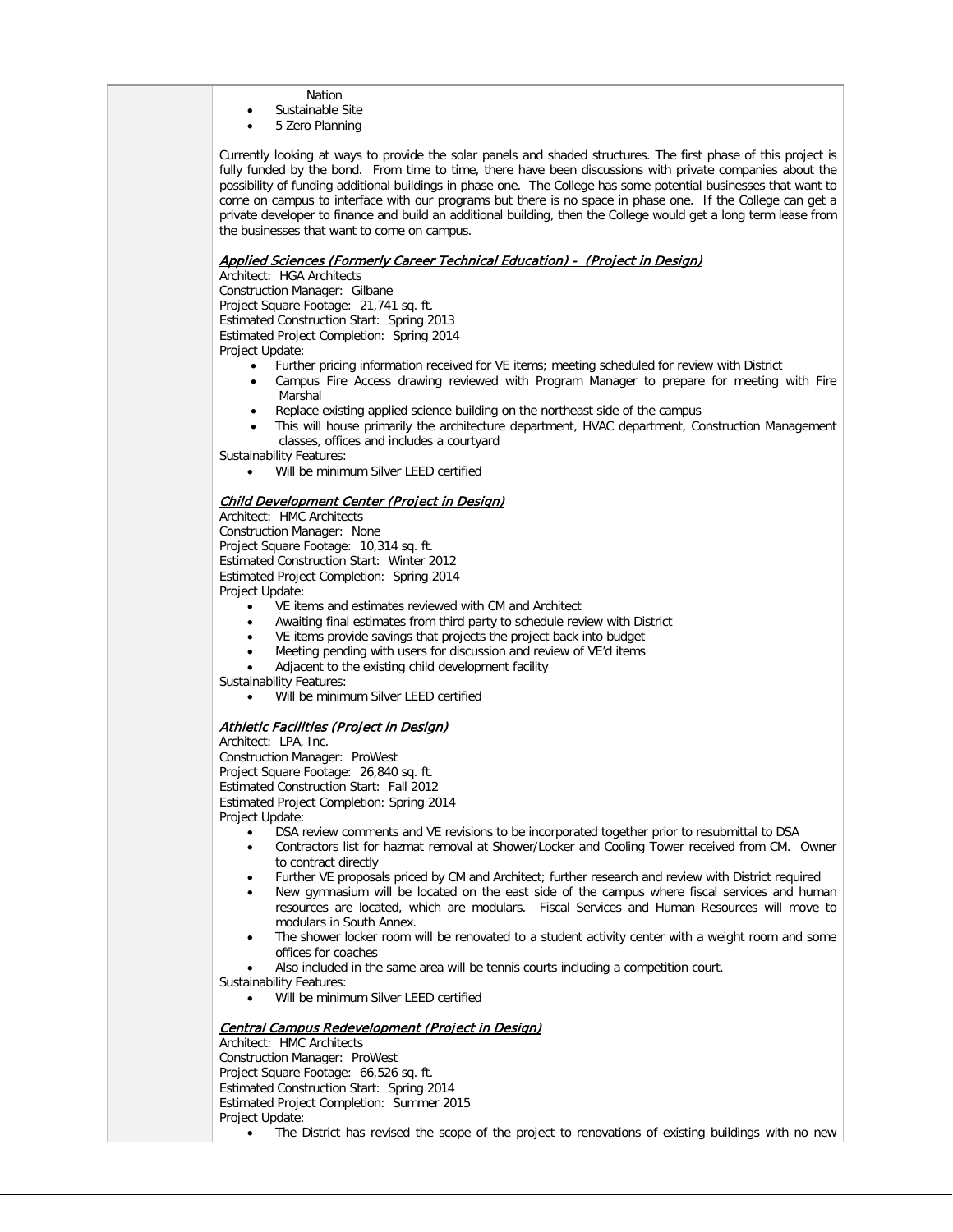construction.

- This measure will preserve the historic architectural appearance of the central campus entirely.
- The change in scope will promote a more sustainable campus through the reuse of existing infrastructure and substantial reduction in demolition waste.
- A test fit of the approved program into existing central campus buildings is currently under way to support this initiative.
- Includes four (4) buildings: Liberal Arts, Administration, Hilb and C Building.
- Keeping the existing architecture of the campus

Sustainability Features:

Will be minimum Silver LEED certified

#### Visual Arts (Project in Design)

Architect: Perkins & Will Construction Manager: Gilbane Project Square Footage: 13,710 sq. ft. Estimated Construction Start: Fall 2012 Estimated Project Completion: Fall 2013 Project Update:

- Demolition Plan received and reviewed
- Various issues reviewed with Architect
- Back-check revisions expected from Architect on 6-1-12
- Reviewed back-check submittal
- DSA back-check planned for June 29, 2012

• Anticipated bid period starting first week of July

Sustainable Features:

• Will be minimum Silver LEED certified

# Stagecraft (Project in Design)

Architect: PMSM Architects Construction Manager: None Project Square Footage: 3,346 sq. ft. Estimated Construction Start: Spring 2013 Estimated Project Completion: Spring 2014 Project Update:

- Schematic Design has been approved by Cabinet for a modular building of 3,360 sq. ft.
- Design Development is currently in review with the Architect
- Final room layouts, exterior, and interior details have been resolved
- Material and color selections are 90% complete
- Final user group meeting is scheduled to review current project status
- Located next to Theatre Too
- Includes a scene shop, wardrobe, makeup class and music rooms
- Because of the relationship to Theatre Too, there will be a formal connection from the Stagecraft into the backside of Theatre Too for performances.
- Includes restrooms

#### **4 Week Look Ahead Schedule for 05/30/12 to 06/27/12**

This information was provided so that everyone could see what is going to happen over the next four weeks on the campus.

### **Financial Report**

Project Allocations Budget

- Completed Projects:
	- Bond Budget: \$85,151,363.64 Bond Expenses: \$85,151,363.64
- Current Projects Ongoing: Bond Budget: \$272,263,276.95 Bond Expenses: \$95,067,806.23
- Balance: \$177,195,470.72
- Future Projects:
- Bond Budget: \$32,150,000.00
- **Contingency** 
	- Bond Budget: \$7,882,870.97
		- Completed Projects As of June 5, 2012 Project balances that were returned to the Bond Contingency for use on other projects: \$6,672,018
	- Central Contracted Management Fees:
		- Bond Budget: \$\$20,853,036.00 Bond Expenses: \$17,560,170.00
- Total Summary of Projects Bond Budget: \$418,300,547.56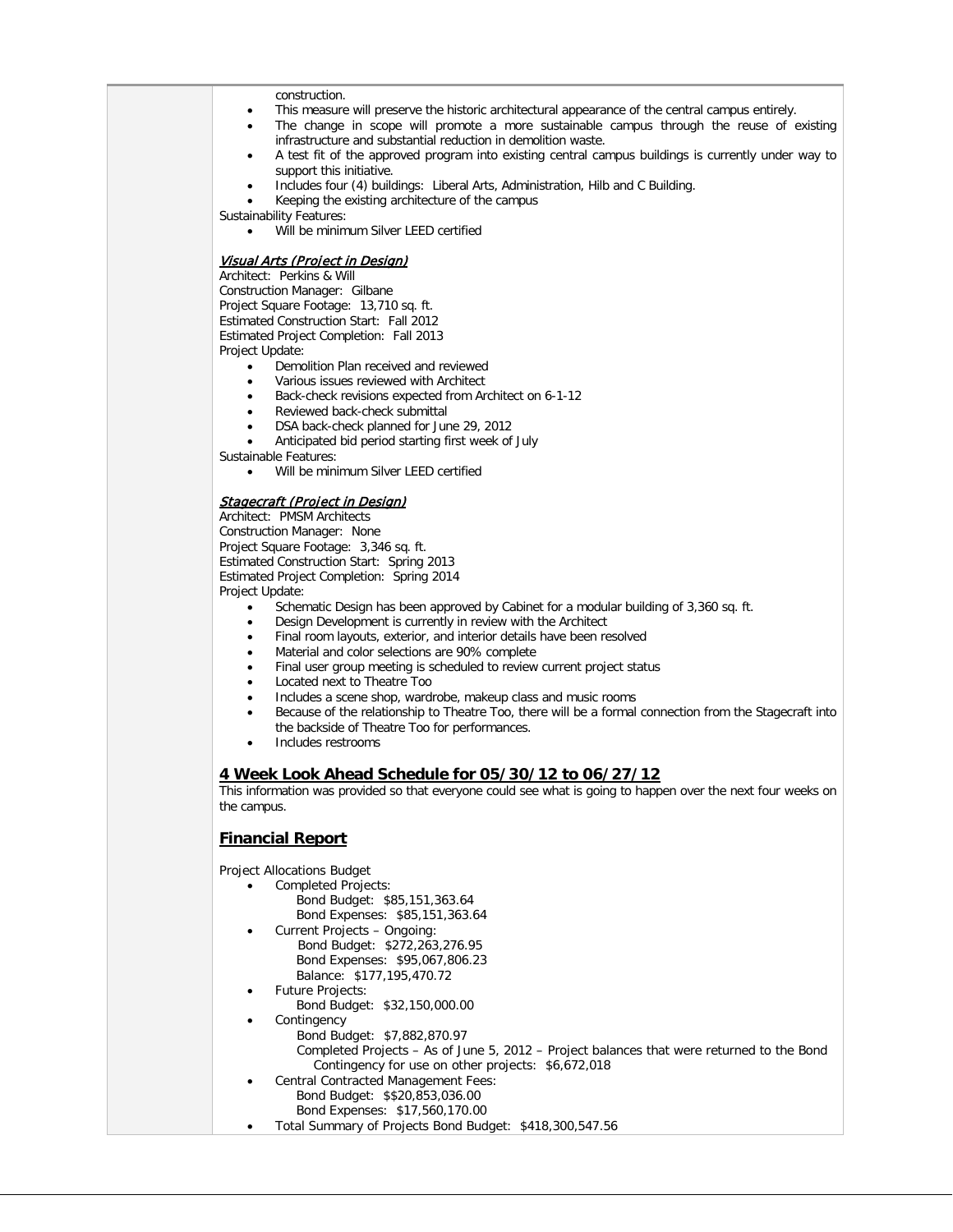|                                                                                                                                                                                                                                                                                                                                                                                                                                                                                                                                                                                                                                                                                                                                                                                                                                | Total Expenditures of Projects to Date: \$197,779,339.87<br><b>Funding Sources:</b><br>Bond Series "A" - \$65,000,000<br>Bond Series "B" - \$57,850,000<br>Bond Series "C" - \$223,648,444<br>State - \$3,144,000<br>RDA - \$30,000,000<br>Interest - \$30,000,000<br>Refinance - \$7,500,000<br>Rebates - \$1,158,104<br>TOTAL Funding Sources: \$418,300,548<br>Deferred Projects - Bond 2:<br>Committed Project Budget: 47,013,440.00<br>Discussions:                                                                                                                                                                                                                                                                                                  |  |  |  |  |
|--------------------------------------------------------------------------------------------------------------------------------------------------------------------------------------------------------------------------------------------------------------------------------------------------------------------------------------------------------------------------------------------------------------------------------------------------------------------------------------------------------------------------------------------------------------------------------------------------------------------------------------------------------------------------------------------------------------------------------------------------------------------------------------------------------------------------------|-----------------------------------------------------------------------------------------------------------------------------------------------------------------------------------------------------------------------------------------------------------------------------------------------------------------------------------------------------------------------------------------------------------------------------------------------------------------------------------------------------------------------------------------------------------------------------------------------------------------------------------------------------------------------------------------------------------------------------------------------------------|--|--|--|--|
|                                                                                                                                                                                                                                                                                                                                                                                                                                                                                                                                                                                                                                                                                                                                                                                                                                | If there are any funds paid out of the general fund or redevelopment funds, and then reimbursed with<br>bond funds, it's understood that the auditors would audit these types of transactions, if any.                                                                                                                                                                                                                                                                                                                                                                                                                                                                                                                                                    |  |  |  |  |
|                                                                                                                                                                                                                                                                                                                                                                                                                                                                                                                                                                                                                                                                                                                                                                                                                                | The funding source includes all projects including the future projects. The future projects are part of the<br>current program but have not been commenced. The redevelopment funds are funds that have been paid<br>so these funds are safe. The interest is what the college has earned from the bond funds.                                                                                                                                                                                                                                                                                                                                                                                                                                            |  |  |  |  |
|                                                                                                                                                                                                                                                                                                                                                                                                                                                                                                                                                                                                                                                                                                                                                                                                                                | The County handles the interest payable on the bonds. It's included in the college's financial statements<br>which is provided by the County.                                                                                                                                                                                                                                                                                                                                                                                                                                                                                                                                                                                                             |  |  |  |  |
|                                                                                                                                                                                                                                                                                                                                                                                                                                                                                                                                                                                                                                                                                                                                                                                                                                | Projected costs of all the finished projects in no case did the amount spent go over budget and in most<br>cases they were exactly the same. On a lot of cases, the projects came under budget so then the money<br>goes to contingency. The projects that have been completed and the unspent balances have been sent to<br>contingency. So then it shows that the projects are 100% complete. There was one project that went<br>over budget. It was the Business Building. When the construction crew was in the process of renovating<br>the building, they found that the roof had an additional light weight concrete put on it for installation.<br>That was not known at the time of the bids. So it added an extra \$200,000.00 to that project. |  |  |  |  |
|                                                                                                                                                                                                                                                                                                                                                                                                                                                                                                                                                                                                                                                                                                                                                                                                                                |                                                                                                                                                                                                                                                                                                                                                                                                                                                                                                                                                                                                                                                                                                                                                           |  |  |  |  |
| <b>CONCLUSIONS</b>                                                                                                                                                                                                                                                                                                                                                                                                                                                                                                                                                                                                                                                                                                                                                                                                             | R. Spiegel posed the following question to M. McGinnis; "Are you aware of any Bond funds that have been<br>spent or committed for any project or purpose not covered or included in the language of the bond issue<br>approved by the voters?" M. McGinnis responded: "No."<br>R. Spiegel posed the following question to S. Renew; "Are you aware of any Bond funds that have been<br>spent or committed for any project or purpose not covered or included in the language of the bond issue<br>approved by the voters?" S. Renew responded: "No."                                                                                                                                                                                                      |  |  |  |  |
| <b>ACTION ITEMS</b>                                                                                                                                                                                                                                                                                                                                                                                                                                                                                                                                                                                                                                                                                                                                                                                                            | <b>PERSON RESPONSIBLE</b><br><b>DEADLINE</b>                                                                                                                                                                                                                                                                                                                                                                                                                                                                                                                                                                                                                                                                                                              |  |  |  |  |
| 1. None                                                                                                                                                                                                                                                                                                                                                                                                                                                                                                                                                                                                                                                                                                                                                                                                                        |                                                                                                                                                                                                                                                                                                                                                                                                                                                                                                                                                                                                                                                                                                                                                           |  |  |  |  |
|                                                                                                                                                                                                                                                                                                                                                                                                                                                                                                                                                                                                                                                                                                                                                                                                                                |                                                                                                                                                                                                                                                                                                                                                                                                                                                                                                                                                                                                                                                                                                                                                           |  |  |  |  |
| 6. REAPPOINTMENT /<br>EDWIN DEAS<br>APPOINTMENT PROCESS                                                                                                                                                                                                                                                                                                                                                                                                                                                                                                                                                                                                                                                                                                                                                                        |                                                                                                                                                                                                                                                                                                                                                                                                                                                                                                                                                                                                                                                                                                                                                           |  |  |  |  |
| Mr. Robert Spiegel's (College Support Organization Representative) term will expire September 2012. The<br>committee members thanked him for serving on this committee and for chairing the meetings.<br>Mr. William Waldron's (Member-At-Large West Valley Representative) two year term will expire September<br>2012 but is eligible to renew for another two year term. Mr. Waldron agreed to serve another two year<br>term.<br><b>DISCUSSION</b><br>Mr. Larry Cohen's (Business Representative) two year term will expire September 2012 but is eligible to<br>renew for another two year term. Mr. Cohen agreed to serve another two year term.<br>Ms. Cheri Nadell's (Student Representative) one year term will expire September 2012 but is eligible to<br>renew for another one year term. Ms. Nadell has declined. |                                                                                                                                                                                                                                                                                                                                                                                                                                                                                                                                                                                                                                                                                                                                                           |  |  |  |  |
|                                                                                                                                                                                                                                                                                                                                                                                                                                                                                                                                                                                                                                                                                                                                                                                                                                |                                                                                                                                                                                                                                                                                                                                                                                                                                                                                                                                                                                                                                                                                                                                                           |  |  |  |  |
| <b>CONCLUSIONS</b>                                                                                                                                                                                                                                                                                                                                                                                                                                                                                                                                                                                                                                                                                                                                                                                                             | The College will start soliciting applications for the College Support Organization and Student<br>Representatives. Since this is Robert Spiegel's last meeting, it was decided that Larry Cohen will chair the<br>meeting in September.                                                                                                                                                                                                                                                                                                                                                                                                                                                                                                                  |  |  |  |  |
|                                                                                                                                                                                                                                                                                                                                                                                                                                                                                                                                                                                                                                                                                                                                                                                                                                |                                                                                                                                                                                                                                                                                                                                                                                                                                                                                                                                                                                                                                                                                                                                                           |  |  |  |  |